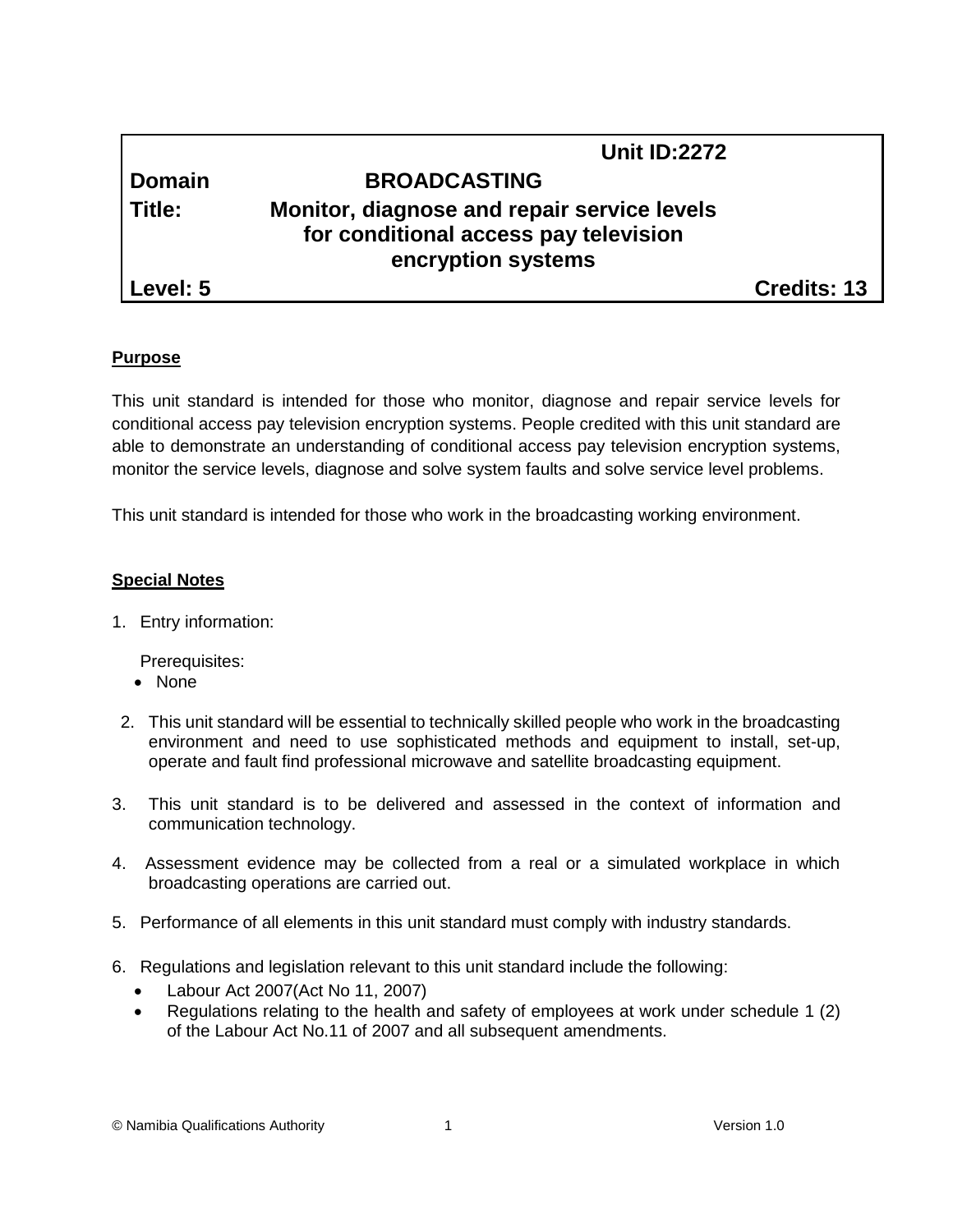## **Quality Assurance Requirements**

This unit standard and others within this sub-field may be awarded by institutions which meet the accreditation requirements set by the Namibia Qualifications Authority and the Namibia Training Authority and which comply with the national assessment and moderation requirements. Details of specific accreditation requirements and the national assessment arrangements are available from the Namibia Qualifications Authority o[n www.namqa.org a](http://www.namqa.org/)nd the Namibia Training Authority on [www.nta.com.na](http://www.nta.com.na/)

# **Elements and Performance Criteria**

## **Element 1: Demonstrate an understanding of conditional access pay television encryption systems**

## **Performance Criteria**

- 1.1 Conditional access encryption systems are explained.
- 1.2 Digital encoding for encryption systems in context of MPEG-2 is implemented.
- 1.3 Digital multiplexing in context of MPEG-2 is explained.
- 1.4 Application for conditional access in context of QPSK modulation is explained
- 1.5 Organisation's application in context of conditional access is explained.

## **Element 2: Monitor the service levels**

#### **Performance Criteria**

- 2.1 Equipment and software are operated according to company specific performance criteria.
- 2.2 Functions and uses of system architecture and configurations are described.
- 2.3 Performance of systems is monitored in accordance with the organisation's policies and procedures.

#### **Element 3: Diagnose and solve system faults**

#### **Range**:

Systems faults may include but not limited to source-related problem or head-end broadcast chain for that specific service.

© Namibia Qualifications Authority 2 Version 1.0